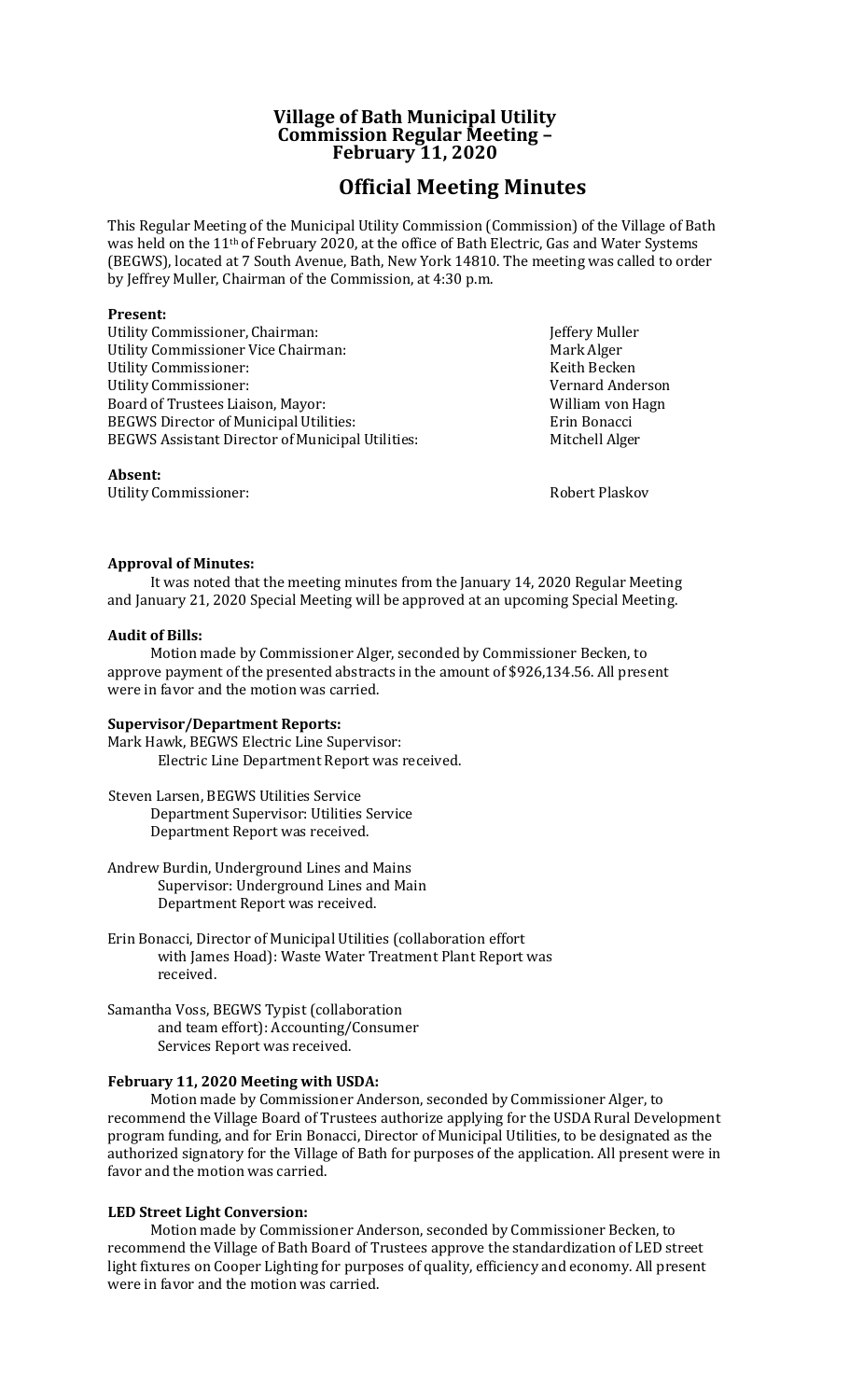# **MEUA Meter School 102:**

Motion made by Commissioner Becken, seconded by Commissioner Alger, authorizing Aaron Soles to attend the MEUA Meter School 102 in Fairport, NY for \$300 plus lodging and meals. All present were in favor and the motion was carried.

#### **New York Power Authority (NYPA) Updates – Niagara Hydropower Contract Extension:**

Motion made by Commissioner Alger, seconded by Commissioner Anderson, to approve the Niagara Hydropower Contract Extension, and to recommend the Village Board of Trustees approve the Niagara Hydropower Contract Extension. All present were in favor and the motion was carried.

#### **CDBG Village of Bath Gas System Study (CDBG grant \$52,500):**

Motion made by Commissioner Becken, seconded by Commissioner Alger, to authorize advertising the Request for Qualifications (RFQ) for the Village of Bath Gas System Study. All present were in favor and the motion was carried.

#### **Pipe Freeze Kit:**

Motion made by Commissioner Becken, seconded by Commissioner Anderson, to approve the purchase of a pipe freeze kit for \$4,036.62 plus shipping. All present were in favor and the motion was carried.

#### **Chlorine Sensors and Analyzers:**

Motion made by Commissioner Anderson, seconded by Commissioner Becken, to approve the purchase of chlorine sensors and analyzers for \$8,544 plus shipping. All present were in favor and the motion was carried.

#### **Adjourn Regular Meeting/Executive Session:**

Motion made by Commissioner Alger, seconded by Commissioner Anderson, to enter into Executive Session at 5:26 p.m. for the purposes of: (1) matters leading to potential litigation. All present were in favor and the motion was carried.

#### **Return to Regular Meeting:**

Motion made by Commissioner Alger, seconded by Commissioner Anderson, to return to the Regular Meeting at 6:13 p.m. All present were in favor and the motion was carried.

#### **Gas Borrowings Plan:**

Motion made by Commissioner Anderson, seconded by Commissioner Alger, to recommend the Village Board of Trustees accept and approve of the gas borrowing plan as presented. All present were in favor and the motion was carried.

#### **Repair of Utilities Service Supervisor Truck:**

Motion made by Commissioner Becken, seconded by Commissioner Alger, to approve purchasing a service body for the Utilities Service Supervisor's truck for an amount not-toexceed \$5,400. All present were in favor and the motion was carried.

#### **Trimble Access:**

Motion made by Commissioner Becken, seconded by Commissioner Alger, approving the purchase of Trimble Access GNSS program for an amount of \$1,295. All present were in favor and the motion was carried.

#### **Declaring Lift Surplus:**

Motion made by Commissioner Alger, seconded by Commissioner Anderson, to declare the lift from the former bucket truck (also known as "Old Yeller") surplus and to authorize the disposal of the lift by auction at Roy Teitsworth Inc. All were in favor and the motion was carried.

#### **Adjourn Regular Meeting/Executive Session:**

Motion made by Commissioner Alger, seconded by Commissioner Becken, to enter into Executive Session at 7:04 p.m. for the purposes of: (1) matters leading to the employment of Particular Person(s). All present were in favor and the motion was carried.

# **Return to Regular Meeting:**

Motion made by Commissioner Becken, seconded by Commissioner Alger, to return to the Regular Meeting at 7:18 p.m. All present were in favor and the motion was carried.